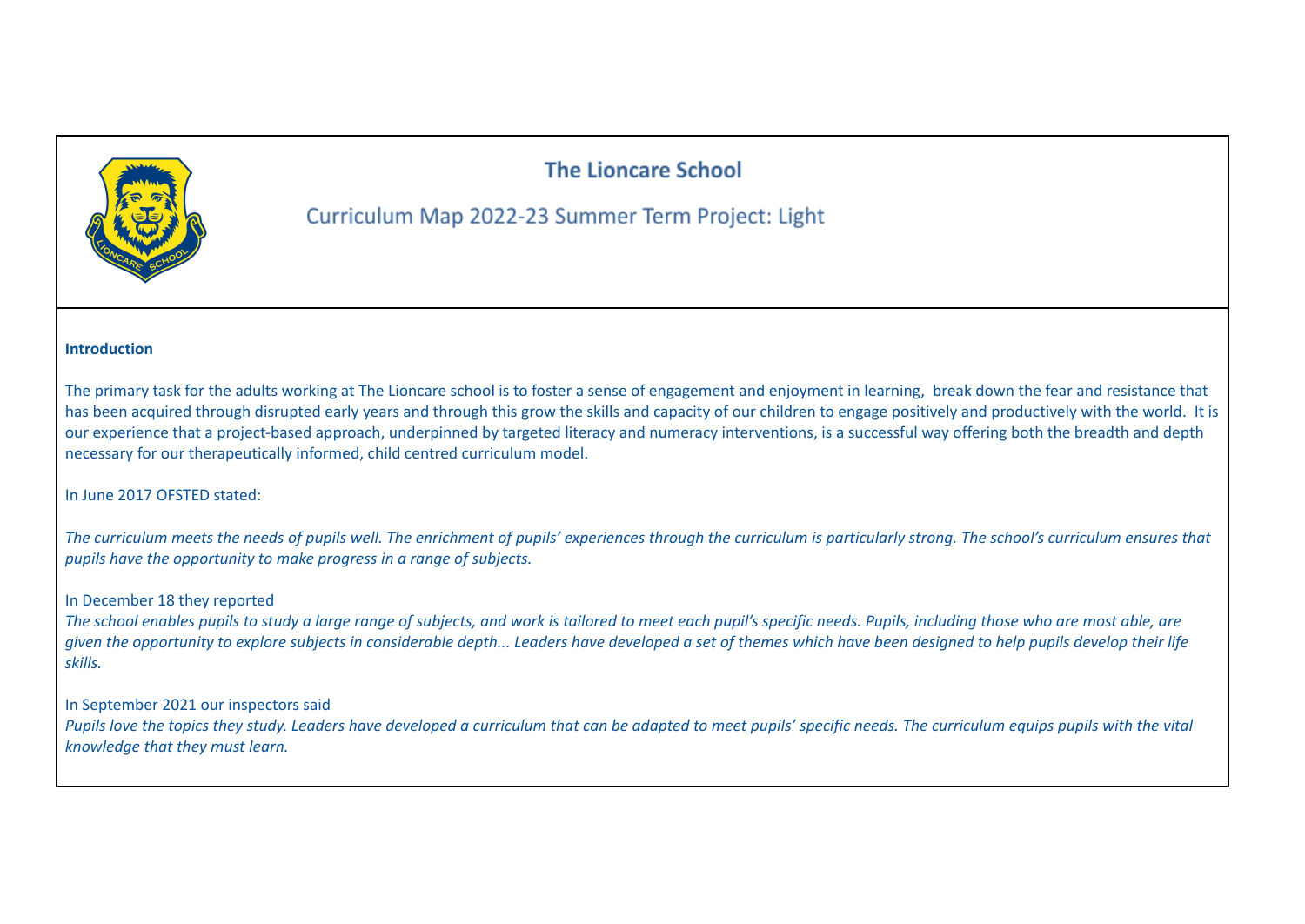Each year The Lioncare School runs three whole school projects. These are planned to offer breadth across three of our curriculum areas- The Human Curriculum, The STEM Curriculum and The Creative Curriculum. All projects allow for ongoing progress in all subjects but the shift in focus each term allows for the class teacher, curriculum leads, and school managers to plan for deeper learning opportunities, to monitor progress and to gap-fill areas of learning that emerge for individuals and for class groups.

For 2022/3 the Projects are The World Of Sport (Human Curriculum), Moving Pictures (Creative Curriculum) and Light (S.T.E.M Curriculum). Upcoming Projects include *Ancient Egypt* (Human Curriculum) *, The 1980s ( Creative Curriculum)* and *The Properties of Materials (S.T.E.M Curriculum).*

Light is the first Human Curriculum project under the newly revised version of Curriculum 2020 (C2020), the Curriculum Framework for our therapeutic education model. C2020 has been formulated to acknowledge the unique profiles of the children placed at the Lioncare School - characterised by disrupted early learning experiences, interrupted formal schooling, disengagement from mainstream settings, distrust of adult and professional input, continuous high levels of anxiety and emotional arousal due to trauma and disrupted attachments, and the resultant cognitive, sensory and social impairment. C2020 is based on the following principles:

- All young people, whatever their start in life, and however they challenge, defy and subvert expectations, deserve the joy of learning and opportunities for success.
- The capacity to learn from experience and, from this, work towards goals, strive for achievement and acknowledge success, is a pivotal positive factor in a healthy and productive adult life.
- Learning also contributes to a rich and fulfilling life through our intrinsic development self-belief, our joy in discovery and creativity, the enriched understanding of our world and, most of all, the relationships that develop as part of the process.
- For our children and young people the best route to such outcomes is to foster a skill set that engenders confidence, interest, enquiry, interdependence, reflection and resilience: knowledge will follow.
- The abilities and needs of each child are unique and must lead the curriculum, not follow it.
- Living is learning and all adults who interact with our children contribute to their curriculum.

C2020 is made up of our three tiers of learning: PERSONAL DEVELOPMENT, PARTICIPATION and MAKING GOOD PROGRESS.

PERSONAL DEVELOPMENT is made up of four curriculum areas (Being at School, Communication, Being Safe and Healthy, and Moving On) that thread through all areas of living and learning.

PARTICIPATION is split into four curriculum areas (*Learning Together, Community, Belonging and Difference, and Activities*) that sit at the centre of our community-led approach to learning and development.

MAKING GOOD PROGRESS is made up of four curriculum areas (*Human, Creative, STEM and Functional)* which offer a broad and balanced academic curriculum that addresses gaps in learning and fosters opportunities for achievement for however long a child or young person is placed with us.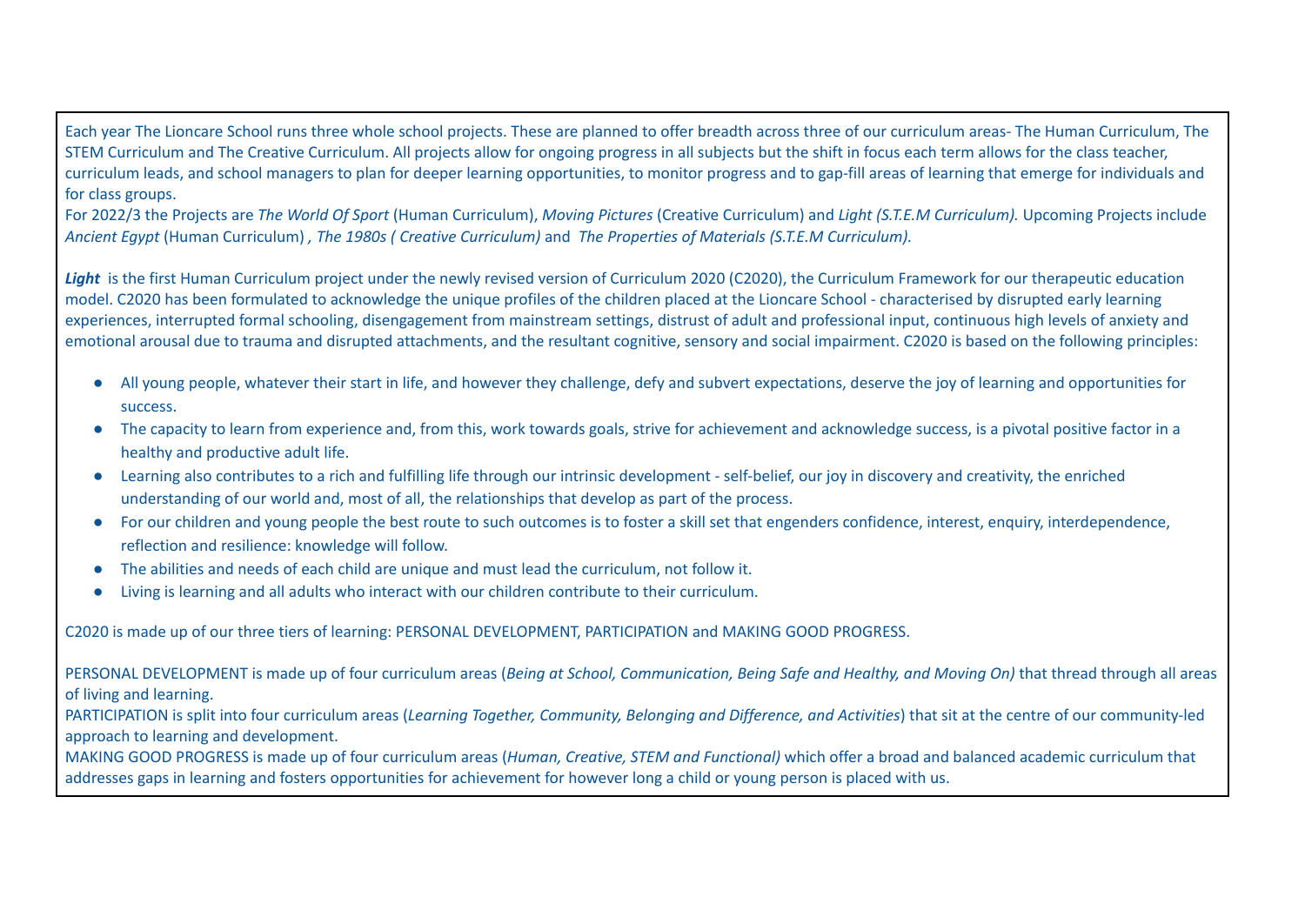The subjects within these areas are defined by a small list of skills (Key Performance Indicators) that are the backbone of our work. Children and young people are set personalised, age appropriate learning objectives within these KPI and are assessed against these regularly as they progress through school, using a range of formal and informal mechanisms.

As **Light** is a S.T.E.M project, it will have the primary task of developing individual skills as described by our Key Performance Indicators for Science, with input towards Technology and Application of Number also planned for. This Curriculum Map will detail these and suggest activities that best foster these. It is up to individual class teachers to develop and deliver these in the way best suited to individual young people with consideration given to the age appropriate knowledge outlined in the National Curriculum. For this project the focus of the project will be based on the expected outcomes for Years 3-6 wherein children should be taught to:

- recognise that they need light in order to see things and that dark is the absence of light
- notice that light is reflected from surfaces
- recognise that light from the sun can be dangerous and that there are ways to protect their eyes
- recognise that shadows are formed when the light from a light source is blocked by an opaque object
- find patterns in the way that the size of shadows change
- use the idea of the Earth's rotation to explain day and night and the apparent movement of the sun across the sky
- recognise that light appears to travel in straight lines
- use the idea that light travels in straight lines to explain why shadows have the same shape as the objects that cast them
- use the idea that light travels in straight lines to explain that objects are seen because they give out or reflect light into the eye
- explain that we see things because light travels from light sources to our eyes or from light sources to objects and then to our eye Children who show that they can confidently achieve these outcomes within the project will be given opportunities to extend their learning to cover the following key stage three outcomes:
- the similarities and differences between light waves and waves in matter
- light waves travelling through a vacuum; speed of light
- the transmission of light through materials: absorption, diffuse scattering and specular reflection at a surface
- use of ray model to explain imaging in mirrors, the pinhole camera, the refraction of light and action of convex lens in focusing (qualitative); the human eye
- light transferring energy from source to absorber, leading to chemical and electrical effects; photosensitive material in the retina and in cameras
- colours and the different frequencies of light, white light and prisms (qualitative only); differential colour effects in absorption and diffuse reflection

Education Reports at the End of this Project will give an overview of attainment against age related expectations for Science.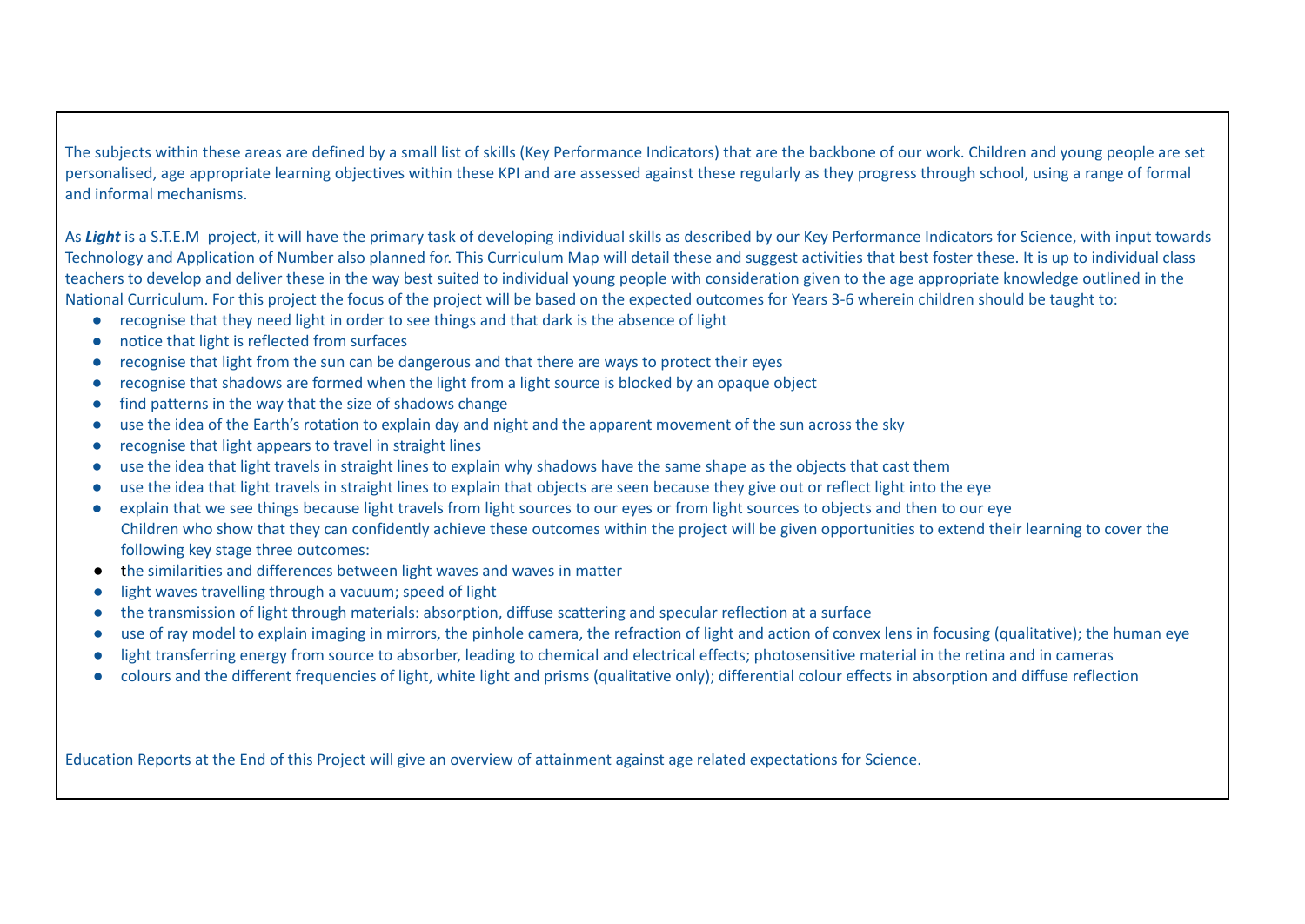*Light* also allows for the underpinning of our Literacy and Numeracy and opportunities for further development of the skills outlined in the KPI for the Human and Creative Curricula.

Light will also provide opportunities to explore a number of social and emotional issues that are live for the school community. There will be a focus on Light in our daily lives and how it is generated, used and , perhaps, taken for granted.. This will lead to discussions regarding sustainability and responsible membership of the global community. Related will be some experiential learning about life without light, natural or artificial -either in the past, in other regions of the world or due to a sensory impairment. This will lead to a relativistic assessment of quality of life and what makes for a "good-enough" lifestyle despite difference.

#### **The following principles will apply to our project**, *Light.*

1) Knowledge and skills are not acquired in a vacuum. The context for the sources and stimuli for activities will be considered in an age appropriate manner and will include both historical and contemporary themes and issues. Children with deprived and neglectful backgrounds may not have experienced formative opportunities to observe the influence of personal or global narratives in a healthy, coherent way. This project aims to provide the potential for fuller participation in peer, adult and community mediated life by broadening contextual understanding of the wider world.

2) Adult uncertainties will be embraced. If schools are to be true learning communities then dividing them into adults that know all and children that know nothing is reductive. While teachers will be expected to plan their lessons and use of resources professionally, all adults should be prepared to pause to consider issues that arise and give time for research, discussion and exploration in all forums. Adults should expect to sensitively, safely and professionally reflect on their own experiences and at all times ensure their views on cultural and personal transformation are professional and unbiased.

3) The Lioncare School strongly believes that its group-learning ethos provides consistent, meaningful coverage of core values. The themes of participation, representation, inclusion and tolerance, expressed in discussion of the themes of our project will give a plentiful opportunity for young people to explore their feelings, thoughts and opinions on how the groups they live, and learn, function. This will be underpinned by our annual Democracy Day on May 19th when the school community will vote on matters of significance to its day to day life.

4) Specific targets set for English/Literacy and Maths/Numeracy, following assessment, which are recorded on reports and monitored via our child centred systems, including Live Monitoring Forms, Education Reports and Behaviour Watch, should underpin the personalised work for each young person. Work should be recorded in relevant workbooks and be evaluated following the Lioncare School Assessment and Accreditation Policy. Planned work should be informed by P:\Curriculum Plan\2014-15 National Curriculum and

[https://www.gov.uk/government/uploads/system/uploads/attachment\\_data/file/335186/PRIMARY\\_national\\_curriculum\\_-\\_English\\_220714.pdf](https://www.gov.uk/government/uploads/system/uploads/attachment_data/file/335186/PRIMARY_national_curriculum_-_English_220714.pdf) and <https://www.gov.uk/government/publications/national-curriculum-in-england-mathematics-programmes-of-study>

which sets out specific skills to be taught at each stage. It is expected that these subjects be taught through both embedded and discrete approaches.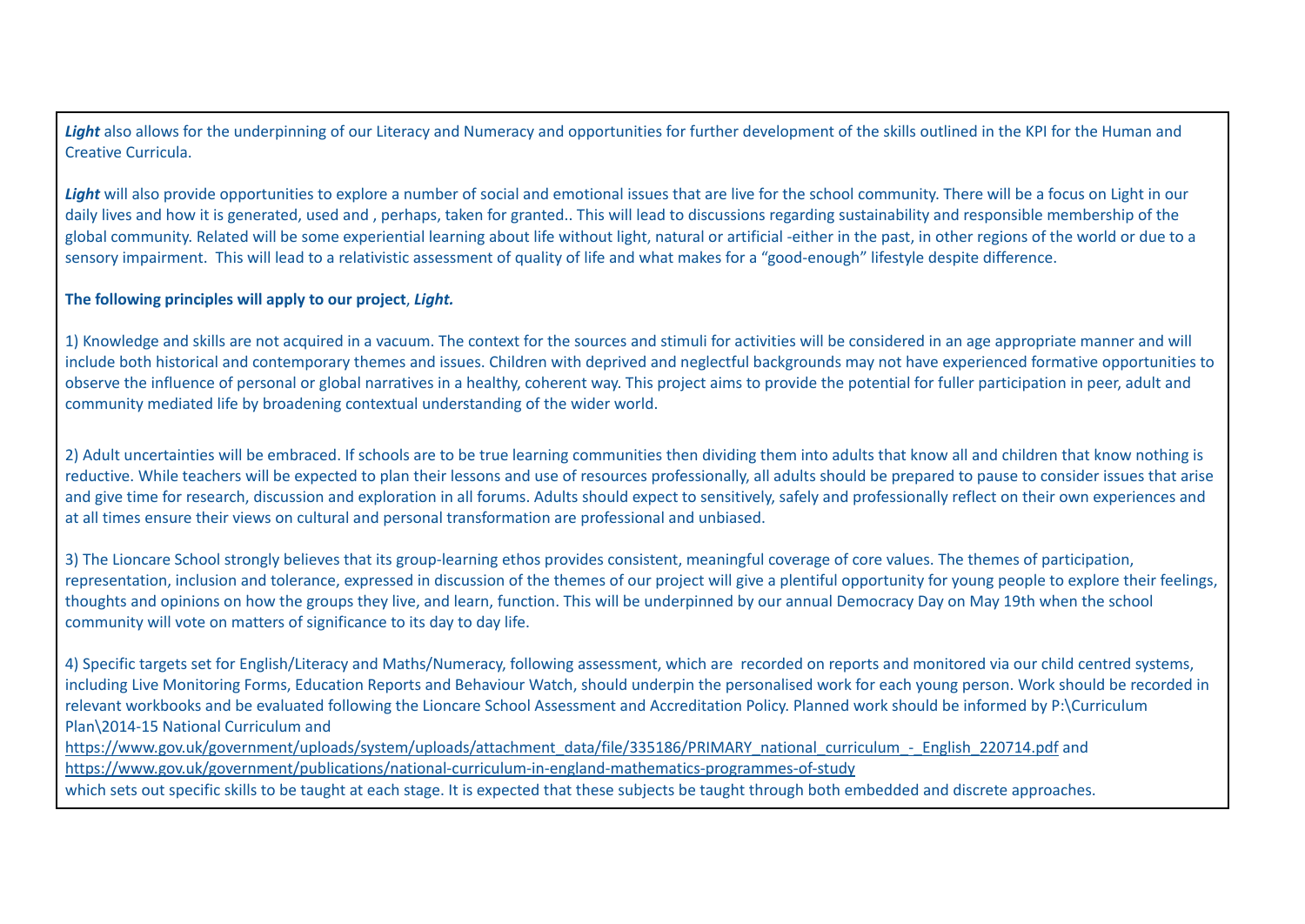Key Performance Indicators for these areas are detailed in the Appendix below. **The Curriculum Maps for each project and personal learning plans form the Lioncare School Scheme of Work. Key Performance Indicators For Science** I can experience and observe phenomena, by looking more closely at the natural and humanlyconstructed world around me I can experience and observe how changes occur over a period of time I can be curious and ask questions about what I notice I can look for patterns and sequences and make comments on these I can understand what makes good evidence, a fair test and a sound argument I can research and understand the information I find and how to use it I can present conclusions using data in a range of formats, including verbally I can link my learning to my world **Key Performance Indicators For Technology** I can identify a need or problem and produce a brief (what my product must be, have and do, who and what for, where, when and why) to meet the need I can research existing solutions and evaluate them against my brief I can formulate a specification (everything my product must have, ideally have and other features that would be useful) based on my research and brief. I can generate, model and communicate my own ideas in a range of ways, including ICT I can make a plan, including materials/shopping lists and budgets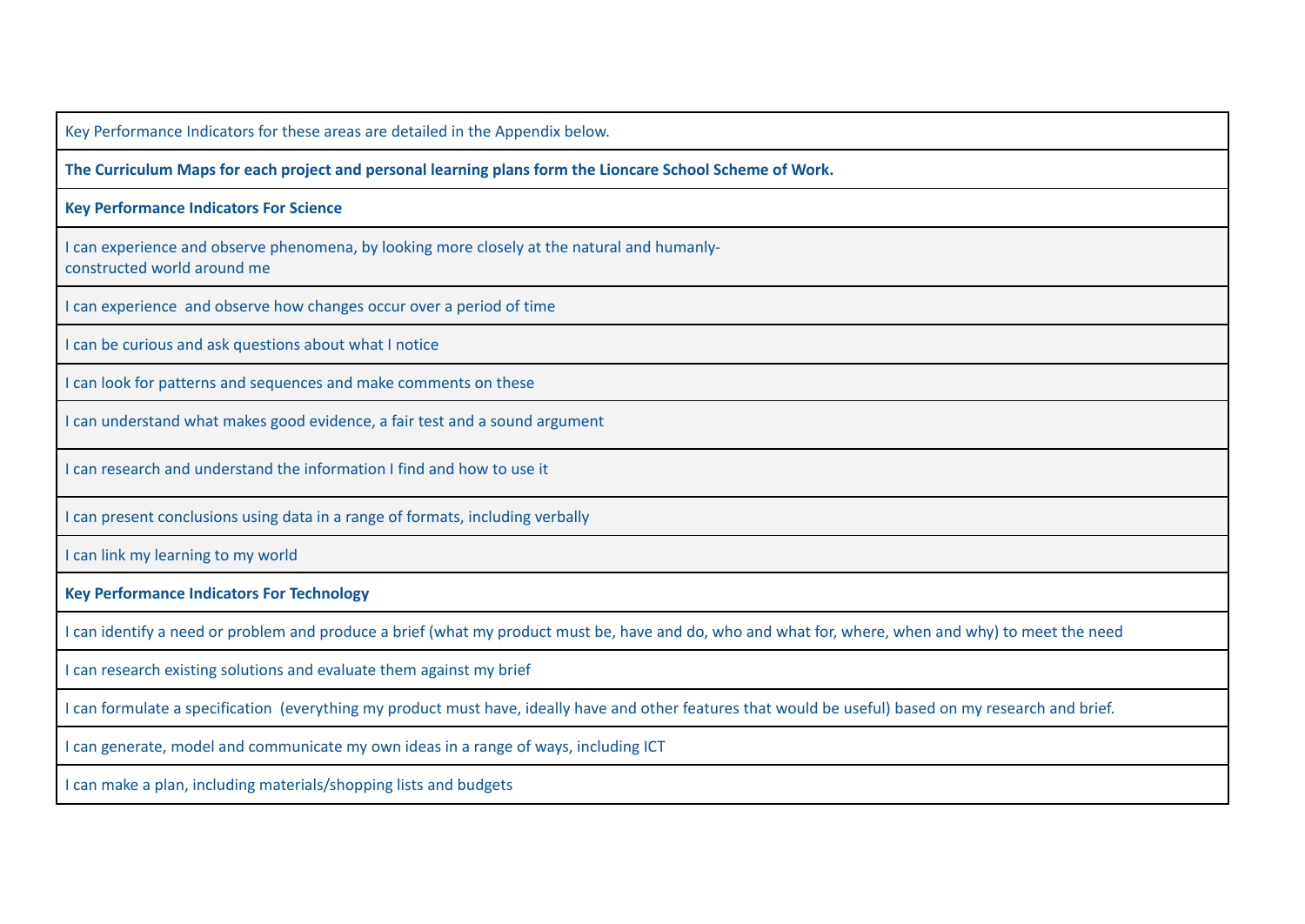I can make a prototype and test it, evaluating my ideas against my specification and developing them further

I can create my solution, using the correct equipment, safely, including production in job (one-off **production**), batch (**multiple** items, one step at a time for all items), and have an awareness of flow production (**multiple** items, all steps in process at once for separate items)

I can communicate the processes I used and feedback in a range of media

I can evaluate my progress at every stage

**Key Performance Indicators For Computing**

I can recognise ways to use ICT in my learning.

I can recognise ways ICT is used beyond school

I understand computer networks and how they provide opportunities for communication and collaboration

I can use technology safely, respectfully and responsibly

I can use technology to create, organise, retrieve and find things

I can understand how searches work and evaluate what I find

I can use technology to present information to others

#### **Topics of study**

# **1) Light and Dark**

Children will learn what light is as a scientific phenomena (something that makes visual perception possible) and that the absence of it is dark. They will learn about different sources of light and causes of dark-this will include both natural and artificial mechanisms. They will learn about the sun (including the dangers of looking at it directly) and how the rotation of the earth explains day and night. In this topic they will look at how shadows form and react to changes in the light source and then formulate hypotheses as to what could explain their observations. Scientific and descriptive language will be taught to help them describe their experience of what they see and do both scientifically and more subjectively.

**2) How Light works**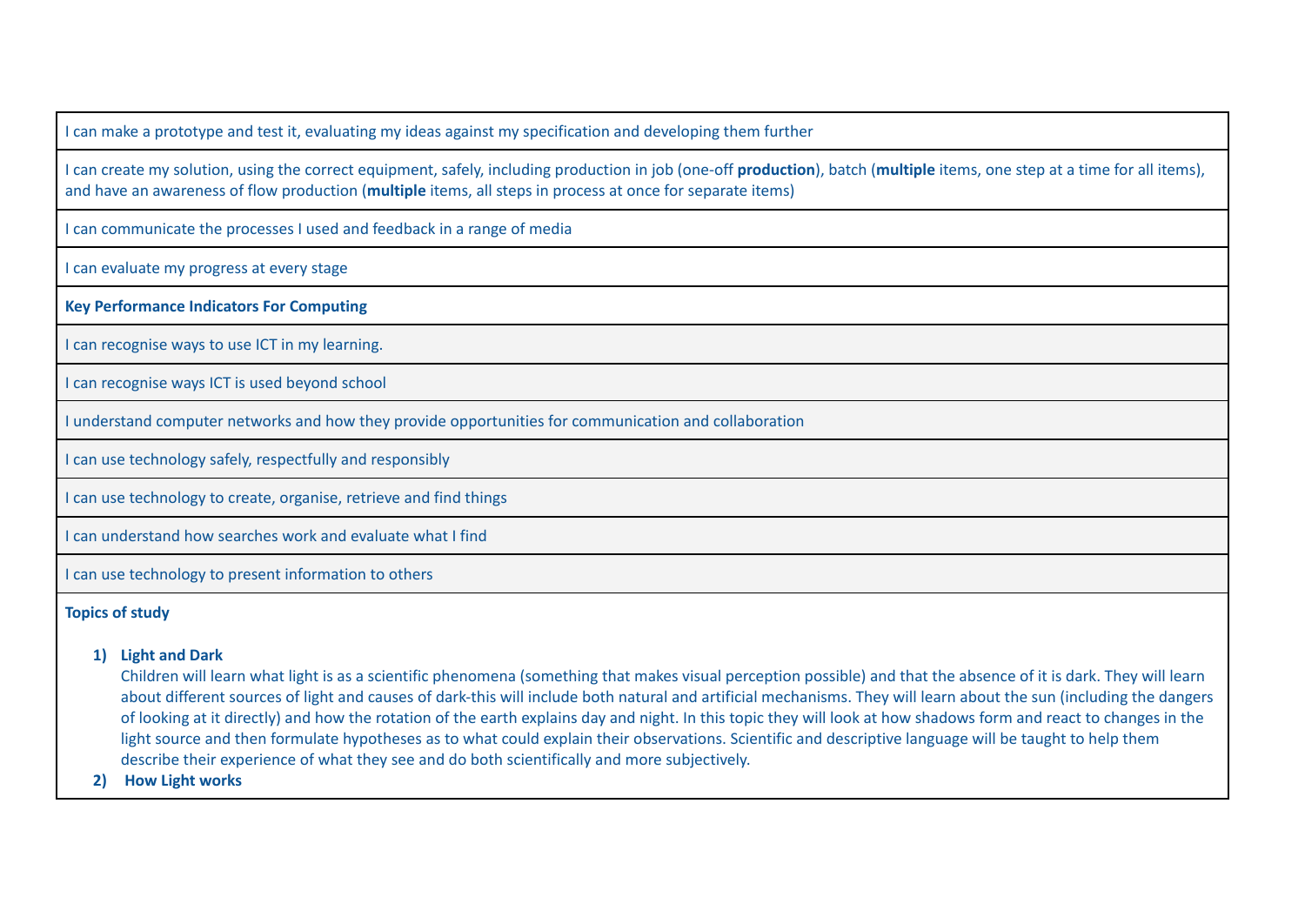Through a series of practical experiments in class and outside the children will learn about how light travels and how this can be observed in shadows and other phenomena. At a level suitable to their understanding children will be introduced to associated concepts such as reflection, refraction, scattering and dispersion

# **3) Light in our lives**

This topic will explore how light is generated, used and adapted by people in everyday life and specialist settings through technology including cameras, the cinema, computers etc and how light is celebrated across cultures and societies due to its importance to us as human organisms.

# **4) The eye**

Children will learn about the basic structures and anatomy of the eye, good eye health, the role of the optician in our day to day health and consider what it might be like to have a visual processing impairment.

# **Difference**

It is a core strand of The Lioncare School's approach to Equality and Diversity that the Curriculum Map for each Project will include an explicit statement on how the work will contribute to the understanding of difference and the promotion of respect, tolerance and participation in the school community.

For *Light* this will happen through young people:

Understanding that children in different global and local communities may have a different standard of living to that which our community may consider good enough Recognising that the decisions we make about our lifestyle may contribute to inequality

Experience the views of those who make different lifestyle choices and show how to communicate tolerance of these differences

Having opportunities to discuss how they as individuals and The Lioncare School as a community may want to take action around sustainable living

Being supported to enter conversations about who is "lucky" in life, the manifestations of envy and greed this can promote and an assessment of individual lives where material comfort may or may not be felt to offset emotional or social deprivation.

Understanding that an essential human connection to light and dark through stories, religion , celebration and ritual is an almost universal experience that reinforces unity and similarity.

# **Texts and resources**

**https://www.youtube.com/watch?v=d7yTlp4gBTI**

<https://www.youtube.com/watch?v=ydfeJQ2cWv0>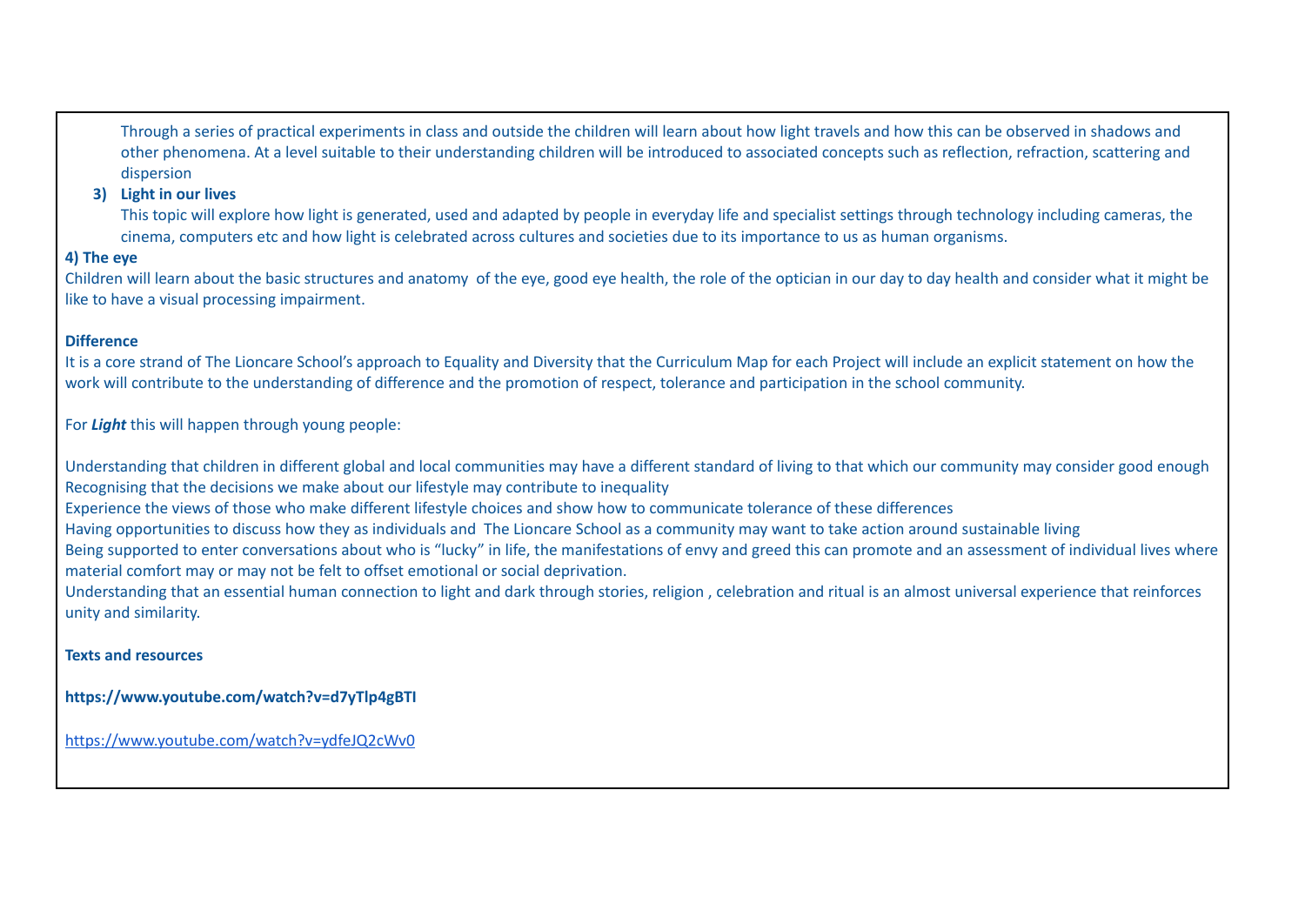| https://www.bbc.co.uk/bitesize/topics/zbssgk7                                                                                                                                                                                                                                                |                                                    |                     |  |  |                                                                                                                                                                                                                                                        |                                                                                                                                                                                                                                                                                                                                                                                                                                             |               |
|----------------------------------------------------------------------------------------------------------------------------------------------------------------------------------------------------------------------------------------------------------------------------------------------|----------------------------------------------------|---------------------|--|--|--------------------------------------------------------------------------------------------------------------------------------------------------------------------------------------------------------------------------------------------------------|---------------------------------------------------------------------------------------------------------------------------------------------------------------------------------------------------------------------------------------------------------------------------------------------------------------------------------------------------------------------------------------------------------------------------------------------|---------------|
| https://www.twinkl.co.uk/resources/ks2-science/ks2-science-physical-processes/ks2-light-and-sound                                                                                                                                                                                            |                                                    |                     |  |  |                                                                                                                                                                                                                                                        |                                                                                                                                                                                                                                                                                                                                                                                                                                             |               |
| https://www.stem.org.uk/resources/community/collection/12741/year-6-light<br>https://www.everyschool.co.uk/science-key-stage-2-light.html<br>https://www.outstandingscience.co.uk/index.php?action=view_page&page=view_unit&unit=6d<br>https://buggyandbuddy.com/light-experiments-for-kids/ |                                                    |                     |  |  |                                                                                                                                                                                                                                                        |                                                                                                                                                                                                                                                                                                                                                                                                                                             |               |
|                                                                                                                                                                                                                                                                                              |                                                    |                     |  |  | <b>Participation</b><br>Contribution.<br>For offsite elements the KPI can be found in Being Safe Activities and Play and Physical Development<br><b>Activities:</b><br>skills (Personal Development).<br>Activities Planned for May-July 2022 Include: | Relevant Key Performance Indicators for classroom based aspects of this project under the Participation tier may be found in Work and Learning and Making a<br>PE activities for Summer 2022 include Bouldering, Park Sports, Swimming, and Watersports at Hove Lagoon<br>The Lioncare School runs a trip or activity each Friday and these are a balance between curriculum enrichment (Progress), community awareness (Participation) and |               |
|                                                                                                                                                                                                                                                                                              |                                                    |                     |  |  |                                                                                                                                                                                                                                                        |                                                                                                                                                                                                                                                                                                                                                                                                                                             |               |
|                                                                                                                                                                                                                                                                                              |                                                    |                     |  |  | Curriculum                                                                                                                                                                                                                                             | Community                                                                                                                                                                                                                                                                                                                                                                                                                                   | <b>Skills</b> |
| Shoreham beach (shadows, water, refraction,<br>reflection etc)                                                                                                                                                                                                                               | <b>Sports Day</b>                                  | Swimming            |  |  |                                                                                                                                                                                                                                                        |                                                                                                                                                                                                                                                                                                                                                                                                                                             |               |
| <b>Herstmonceux Observatory</b>                                                                                                                                                                                                                                                              | <b>Billionaire Boy Theatre trip</b>                | <b>Bouldering</b>   |  |  |                                                                                                                                                                                                                                                        |                                                                                                                                                                                                                                                                                                                                                                                                                                             |               |
| <b>Practical Science</b>                                                                                                                                                                                                                                                                     | Use of Brighton Central library                    | <b>Water Sports</b> |  |  |                                                                                                                                                                                                                                                        |                                                                                                                                                                                                                                                                                                                                                                                                                                             |               |
| <b>Science Museum</b>                                                                                                                                                                                                                                                                        | Brighton and Hove schools safety in action day tbc | <b>Water Safety</b> |  |  |                                                                                                                                                                                                                                                        |                                                                                                                                                                                                                                                                                                                                                                                                                                             |               |